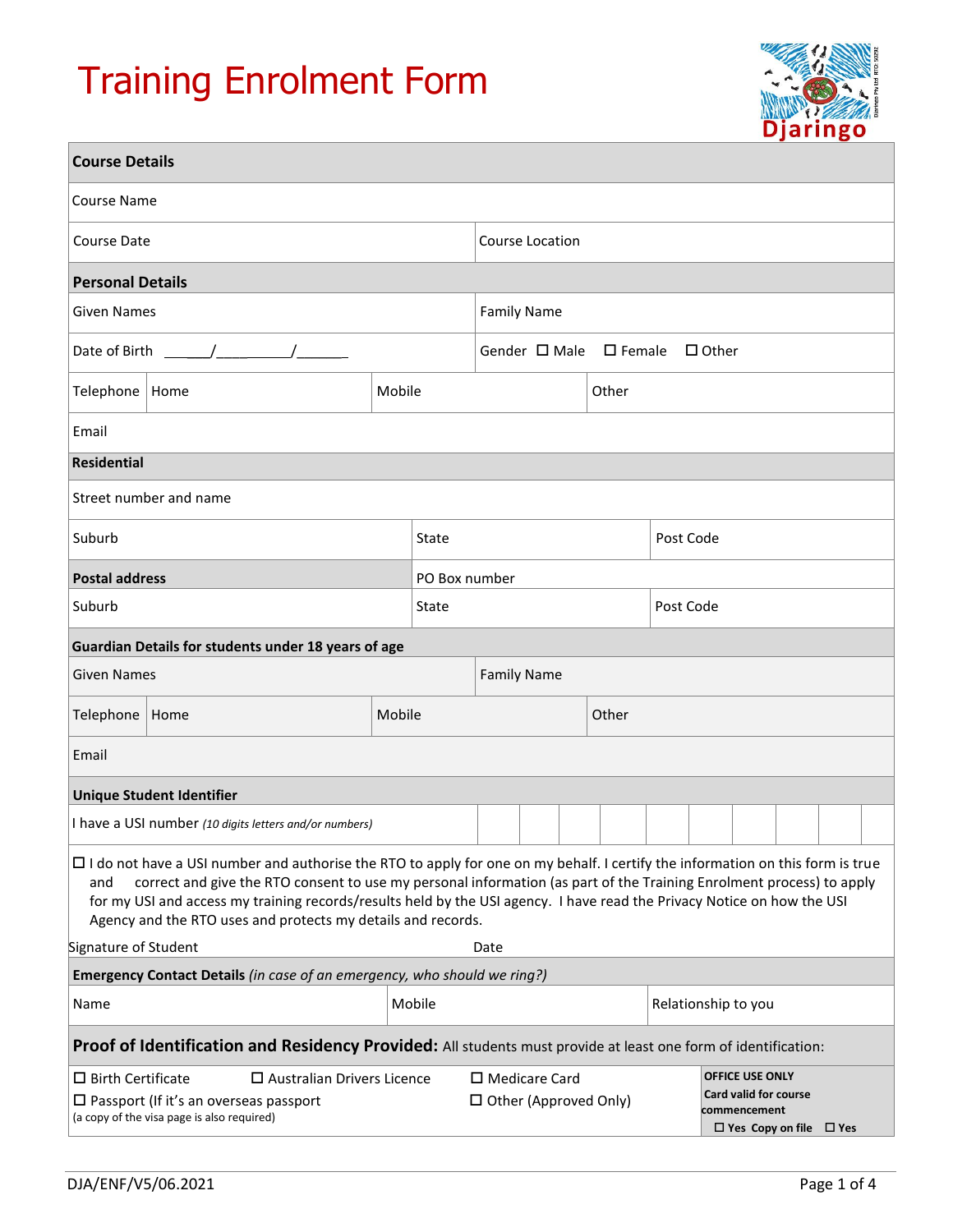| <b>Proof of Concession</b>                                                                                                                                                                                                                                                                                                            |                                                        |                                       |  |  |  |  |  |
|---------------------------------------------------------------------------------------------------------------------------------------------------------------------------------------------------------------------------------------------------------------------------------------------------------------------------------------|--------------------------------------------------------|---------------------------------------|--|--|--|--|--|
| □ Centrelink Health Care Card Expire date:                                                                                                                                                                                                                                                                                            | $\Box$ Pensioner Concession Card                       | <b>OFFICE USE ONLY</b>                |  |  |  |  |  |
| $\Box$ Other Concession (as Per Fees and Charges Policy)                                                                                                                                                                                                                                                                              | $\Box$ Repatriation Health Benefits Card               | Copy placed on file $\Box$            |  |  |  |  |  |
| Job Active/TtW Provider Details (Applicable for Jobseekers only)                                                                                                                                                                                                                                                                      |                                                        |                                       |  |  |  |  |  |
| <b>Provider Name</b>                                                                                                                                                                                                                                                                                                                  | <b>Consultant Name:</b>                                |                                       |  |  |  |  |  |
| Please be advised that the RTO you are enrolled with, may share your attendance records and qualifications with your Jobactive or TtW provider if requested.                                                                                                                                                                          |                                                        |                                       |  |  |  |  |  |
| <b>Language and Cultural Diversity</b>                                                                                                                                                                                                                                                                                                |                                                        |                                       |  |  |  |  |  |
| In what country were you born? $\Box$ Australia<br>$\Box$ Other                                                                                                                                                                                                                                                                       |                                                        |                                       |  |  |  |  |  |
| What town/suburb/city where you born in?                                                                                                                                                                                                                                                                                              |                                                        |                                       |  |  |  |  |  |
| Do you speak a language other than English at home? (If more than one language indicate the one that is spoken most often)<br>$\Box$ No, English only $\Box$ Yes, Other                                                                                                                                                               |                                                        |                                       |  |  |  |  |  |
| $\square$ Yes, Aboriginal<br>□ Yes, Torres Strait Islander<br>Are you of Aboriginal or Torres Strait Islander origin?<br>$\square$ No                                                                                                                                                                                                 |                                                        |                                       |  |  |  |  |  |
| <b>Disability</b>                                                                                                                                                                                                                                                                                                                     |                                                        |                                       |  |  |  |  |  |
| Do you consider yourself to have a disability, impairment or long-term condition?                                                                                                                                                                                                                                                     | $\square$ No<br>$\square$ Yes                          |                                       |  |  |  |  |  |
| If you indicated the presence of a disability, impairment or long-term condition, please select the area(s) in the following list:<br>(You may indicate more than one area)<br>$\square$ Hearing / Deaf<br>$\Box$ Intellectual<br>$\Box$ Physical<br>$\Box$ Vision<br>$\square$ Medical Condition<br>$\Box$ Acquired Brain Impairment | $\square$ Learning                                     | $\square$ Mental Illness<br>(specify) |  |  |  |  |  |
|                                                                                                                                                                                                                                                                                                                                       |                                                        |                                       |  |  |  |  |  |
| <b>Schooling</b>                                                                                                                                                                                                                                                                                                                      |                                                        |                                       |  |  |  |  |  |
| What is your highest COMPLETED school level? (Tick ONE box only)<br>$\square$ Year 12 or equivalent<br>$\square$ Year 11 or equivalent                                                                                                                                                                                                | $\Box$ Year 10 or equivalent                           |                                       |  |  |  |  |  |
| $\Box$ Year 9 or equivalent<br>$\Box$ Year 8 or below                                                                                                                                                                                                                                                                                 | $\square$ Never attended school                        |                                       |  |  |  |  |  |
| Are you enrolled in secondary or senior secondary education?                                                                                                                                                                                                                                                                          | $\square$ Yes<br>$\square$ No                          |                                       |  |  |  |  |  |
| <b>Previous qualifications achieved</b>                                                                                                                                                                                                                                                                                               |                                                        |                                       |  |  |  |  |  |
| Have you SUCCESSFULLY completed any of the following qualifications? □ Yes                                                                                                                                                                                                                                                            | $\square$ No                                           |                                       |  |  |  |  |  |
| $\Box$ Bachelor degree or higher                                                                                                                                                                                                                                                                                                      | $\Box$ Advanced diploma or associate degree            |                                       |  |  |  |  |  |
| □ Diploma (or Associate Diploma)                                                                                                                                                                                                                                                                                                      | $\square$ Certificate IV (Adv. Certificate/technician) |                                       |  |  |  |  |  |
| $\Box$ Certificate III (Or Trade Certificate)                                                                                                                                                                                                                                                                                         | $\Box$ Certificate II                                  |                                       |  |  |  |  |  |
| $\Box$ Certificate I                                                                                                                                                                                                                                                                                                                  | $\square$ Certificates other than the above            |                                       |  |  |  |  |  |
| Employment                                                                                                                                                                                                                                                                                                                            |                                                        |                                       |  |  |  |  |  |
| Of the following categories, which BEST describes your current employment status (Tick ONE Box Only)                                                                                                                                                                                                                                  |                                                        |                                       |  |  |  |  |  |
| $\square$ Full-time employee                                                                                                                                                                                                                                                                                                          | $\square$ Part-time employee                           |                                       |  |  |  |  |  |
| $\square$ Self Employed – not employing others                                                                                                                                                                                                                                                                                        | $\square$ Self Employed – employing others             |                                       |  |  |  |  |  |
| $\Box$ Unemployed - seeking full-time work                                                                                                                                                                                                                                                                                            | $\Box$ Employed – unpaid worker in a family business   |                                       |  |  |  |  |  |
| $\square$ Unemployed - seeking part-time work                                                                                                                                                                                                                                                                                         | $\Box$ Not Employed – not seeking employment           |                                       |  |  |  |  |  |
| <b>Study Reason</b>                                                                                                                                                                                                                                                                                                                   |                                                        |                                       |  |  |  |  |  |
| Of the following categories, which BEST describes your main reason for undertaking this course? (Tick ONE box only)                                                                                                                                                                                                                   |                                                        |                                       |  |  |  |  |  |
| $\Box$ To get a job                                                                                                                                                                                                                                                                                                                   | $\square$ To develop my existing business              |                                       |  |  |  |  |  |
| $\square$ To start my own business                                                                                                                                                                                                                                                                                                    | $\Box$ To try for a different career                   |                                       |  |  |  |  |  |
| $\Box$ To get a better job or promotion                                                                                                                                                                                                                                                                                               | $\Box$ It was a requirement of my job                  |                                       |  |  |  |  |  |
| $\Box$ I wanted extra skills for my job                                                                                                                                                                                                                                                                                               | $\square$ To get into another course of study          |                                       |  |  |  |  |  |
| $\square$ For personal interest or self-development                                                                                                                                                                                                                                                                                   | $\square$ To get skills for community/voluntary work   |                                       |  |  |  |  |  |
| $\square$ Other Reasons                                                                                                                                                                                                                                                                                                               |                                                        |                                       |  |  |  |  |  |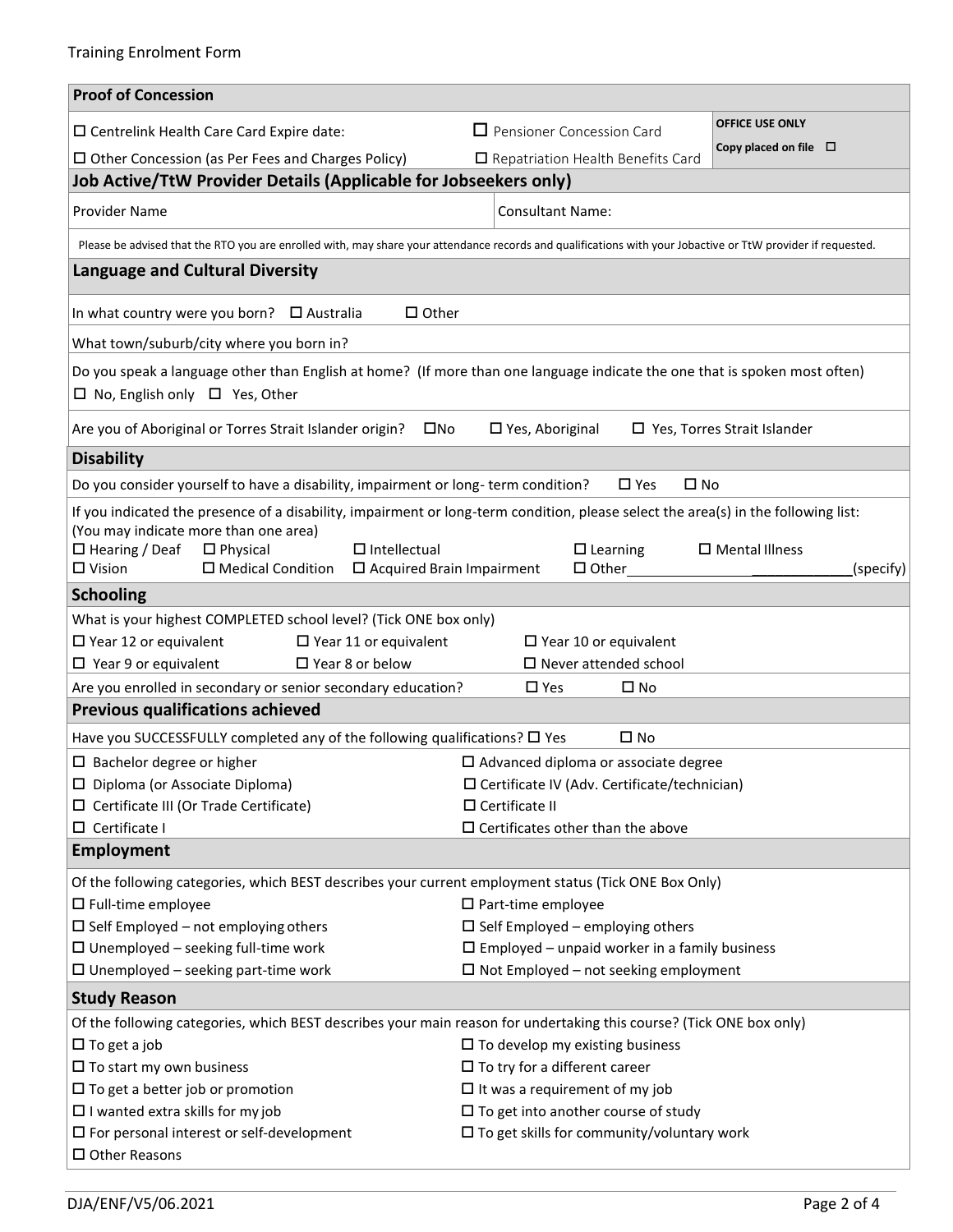| <b>Dietary Restrictions or Food Allergies</b>                                                                                                                                                                                                                                                                                                                                                                                                      |                                        |                                                                                                                                       |  |  |  |  |  |  |
|----------------------------------------------------------------------------------------------------------------------------------------------------------------------------------------------------------------------------------------------------------------------------------------------------------------------------------------------------------------------------------------------------------------------------------------------------|----------------------------------------|---------------------------------------------------------------------------------------------------------------------------------------|--|--|--|--|--|--|
| $\Box$ No dietary or food allergies<br>$\square$ Yes, I have Dietary Restrictions<br>$\Box$ Yes, I have a Food Allergy                                                                                                                                                                                                                                                                                                                             |                                        |                                                                                                                                       |  |  |  |  |  |  |
| Details of your dietary restrictions:                                                                                                                                                                                                                                                                                                                                                                                                              |                                        |                                                                                                                                       |  |  |  |  |  |  |
| Details of your food allergy:                                                                                                                                                                                                                                                                                                                                                                                                                      |                                        |                                                                                                                                       |  |  |  |  |  |  |
| <b>Funding Type (Office Use Only)</b>                                                                                                                                                                                                                                                                                                                                                                                                              |                                        |                                                                                                                                       |  |  |  |  |  |  |
| Jobs & Skills WA Students Q Category                                                                                                                                                                                                                                                                                                                                                                                                               |                                        | Fees For Service $\square$                                                                                                            |  |  |  |  |  |  |
| <b>Course Fees and Payment Details</b>                                                                                                                                                                                                                                                                                                                                                                                                             |                                        |                                                                                                                                       |  |  |  |  |  |  |
| These fees and charges comply with the current VET Fees and Charges Policy 2019. "Student tuition fees are indicative only and are subject to<br>change given individual circumstances at enrolment. Additional fees may apply such as student service and resource fees".                                                                                                                                                                         |                                        |                                                                                                                                       |  |  |  |  |  |  |
| <b>Course Fees</b>                                                                                                                                                                                                                                                                                                                                                                                                                                 | <b>Resource Fees</b>                   | <b>Other (Fee for Service)</b>                                                                                                        |  |  |  |  |  |  |
|                                                                                                                                                                                                                                                                                                                                                                                                                                                    |                                        |                                                                                                                                       |  |  |  |  |  |  |
| <b>Payment Options</b>                                                                                                                                                                                                                                                                                                                                                                                                                             |                                        |                                                                                                                                       |  |  |  |  |  |  |
|                                                                                                                                                                                                                                                                                                                                                                                                                                                    |                                        | Enrolment is only complete when statutory fees and charges are paid, deferred payment arrangements have been made or fees             |  |  |  |  |  |  |
| and charges waived due to severe financial hardship.                                                                                                                                                                                                                                                                                                                                                                                               |                                        |                                                                                                                                       |  |  |  |  |  |  |
| I will be paying using the following method:                                                                                                                                                                                                                                                                                                                                                                                                       |                                        |                                                                                                                                       |  |  |  |  |  |  |
| $\Box$ Pay the full amount of fees and charges                                                                                                                                                                                                                                                                                                                                                                                                     | $\Box$ Credit Card<br>$\square$ EFTPOS |                                                                                                                                       |  |  |  |  |  |  |
| □ Authorisation to Invoice Form Completed/Attached                                                                                                                                                                                                                                                                                                                                                                                                 |                                        | (Authorisation to Invoice)                                                                                                            |  |  |  |  |  |  |
| $\Box$ Make application on the grounds of severe financial hardship                                                                                                                                                                                                                                                                                                                                                                                |                                        | (Financial Hardship Form)                                                                                                             |  |  |  |  |  |  |
| $\Box$ Pay the Fees by instalment                                                                                                                                                                                                                                                                                                                                                                                                                  |                                        | (Financial Arrangement Form)                                                                                                          |  |  |  |  |  |  |
| <b>Cancellation, Withdrawal and Refund Policy</b>                                                                                                                                                                                                                                                                                                                                                                                                  |                                        |                                                                                                                                       |  |  |  |  |  |  |
|                                                                                                                                                                                                                                                                                                                                                                                                                                                    |                                        | Future Skills (Funded) Formal written notification is required. Students are eligible for a refund of tuition fees and or resource    |  |  |  |  |  |  |
| fees under the following circumstances:                                                                                                                                                                                                                                                                                                                                                                                                            |                                        |                                                                                                                                       |  |  |  |  |  |  |
|                                                                                                                                                                                                                                                                                                                                                                                                                                                    |                                        | • A full refund will be provided if a unit is cancelled or re-scheduled to a time unsuitable to the student or a student is not given |  |  |  |  |  |  |
| a place due to maximum number of places beingreached.                                                                                                                                                                                                                                                                                                                                                                                              |                                        |                                                                                                                                       |  |  |  |  |  |  |
| • Students who lodge a written withdrawal before 20% of the way between the commencement and completion dates for<br>the unit, will be eligible for a full refund of the course fee and 50% of the resource fee.                                                                                                                                                                                                                                   |                                        |                                                                                                                                       |  |  |  |  |  |  |
| • If the student can produce reasonable documentary evidence due to: serious illness, injury or disability preventing the student<br>from completing the course the RTO Manager may approve a pro rata refund. Please note: Students who withdraw from their<br>course without notifying the Registered Training Organisation (RTO) in writing may not be eligible for a refund. Withdrawal Forms<br>are available from the Administration Office. |                                        |                                                                                                                                       |  |  |  |  |  |  |
| Withdrawals/Refund of Fees - Fee for Service (Non-Funded)                                                                                                                                                                                                                                                                                                                                                                                          |                                        |                                                                                                                                       |  |  |  |  |  |  |
| Formal written notification of withdrawal is required. Withdrawal Forms are available from the Administration Office.                                                                                                                                                                                                                                                                                                                              |                                        |                                                                                                                                       |  |  |  |  |  |  |
| • A full refund will be provided if a unit of competency or training is cancelled or re-scheduled to a time unsuitable.                                                                                                                                                                                                                                                                                                                            |                                        |                                                                                                                                       |  |  |  |  |  |  |
| • A full refund will be provided prior to unit of competence commencement – provided a withdrawal from is received by the<br>RTO 7 days prior to class commencement.                                                                                                                                                                                                                                                                               |                                        |                                                                                                                                       |  |  |  |  |  |  |
| • Partial refunds of 50% will be provided for withdrawal within 7 days of unit of competence commencement. \$50.00                                                                                                                                                                                                                                                                                                                                 |                                        |                                                                                                                                       |  |  |  |  |  |  |
| administration charge apply.                                                                                                                                                                                                                                                                                                                                                                                                                       |                                        |                                                                                                                                       |  |  |  |  |  |  |
|                                                                                                                                                                                                                                                                                                                                                                                                                                                    |                                        | Outside of the above, individual circumstances will be considered by the RTO Manager on a case by case basis to determine refund      |  |  |  |  |  |  |
| suitability (supporting documentary evidence must be provided).                                                                                                                                                                                                                                                                                                                                                                                    |                                        |                                                                                                                                       |  |  |  |  |  |  |
| <b>Consent to Collection of Personal Records</b>                                                                                                                                                                                                                                                                                                                                                                                                   |                                        |                                                                                                                                       |  |  |  |  |  |  |
| At times, it is necessary to collect additional information from official sources such as Government departments, referring                                                                                                                                                                                                                                                                                                                        |                                        |                                                                                                                                       |  |  |  |  |  |  |
| organisations and other third party sources in order to confirm the eligibility of applicants to participate in funded programs or to                                                                                                                                                                                                                                                                                                              |                                        |                                                                                                                                       |  |  |  |  |  |  |
| confirm previous qualifications. In the event of being unable to confirm entitlements, there may be reason to deny or delay<br>training. By signing this form, you are providing consent for us to acquire verbal and written evidence, including copies of                                                                                                                                                                                        |                                        |                                                                                                                                       |  |  |  |  |  |  |
| documents or statements held by certified third parties.                                                                                                                                                                                                                                                                                                                                                                                           |                                        |                                                                                                                                       |  |  |  |  |  |  |
| <b>Privacy Policy</b>                                                                                                                                                                                                                                                                                                                                                                                                                              |                                        |                                                                                                                                       |  |  |  |  |  |  |
| Why we collect your personal information                                                                                                                                                                                                                                                                                                                                                                                                           |                                        |                                                                                                                                       |  |  |  |  |  |  |
| As a registered training organisation (RTO), we collect your personal information so we can process and manage your enrolment in a vocational                                                                                                                                                                                                                                                                                                      |                                        |                                                                                                                                       |  |  |  |  |  |  |
| education and training (VET) course with us.<br>How we use your personal information                                                                                                                                                                                                                                                                                                                                                               |                                        |                                                                                                                                       |  |  |  |  |  |  |
| We use your personal information to enable us to deliver VET courses to you, and otherwise, as needed, to comply with our obligations as an                                                                                                                                                                                                                                                                                                        |                                        |                                                                                                                                       |  |  |  |  |  |  |
| RTO.                                                                                                                                                                                                                                                                                                                                                                                                                                               |                                        |                                                                                                                                       |  |  |  |  |  |  |